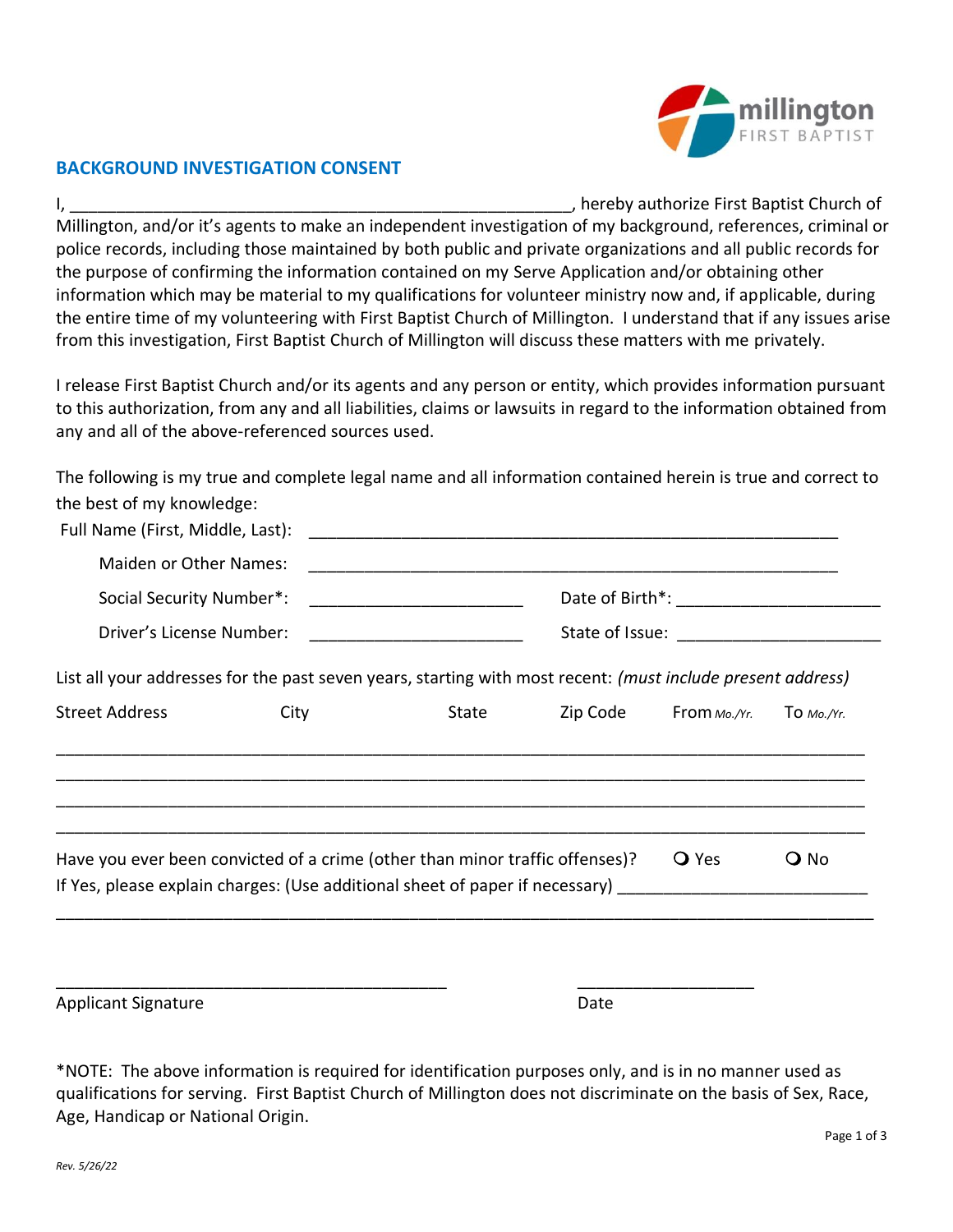## **CONFIDENTIAL BACKGROUND INFORMATION**

Why do you want to serve in ministry at First Baptist Church?

| Are you experiencing, or have you had, any problems/issues that we should be made aware of (including medical<br>and physical) preventing you from certain types of activities relating to ministry? |              |        |
|------------------------------------------------------------------------------------------------------------------------------------------------------------------------------------------------------|--------------|--------|
|                                                                                                                                                                                                      | <b>O</b> Yes | $Q$ No |
|                                                                                                                                                                                                      |              |        |
| Have you ever had or been concerned that you might have an addiction to drugs, alcohol, pornography or other<br>addiction?                                                                           | <b>O</b> Yes | $Q$ No |
| Do you anticipate any significant life changes over the next year, or have you had any in the past year?                                                                                             | <b>O</b> Yes | $Q$ No |
|                                                                                                                                                                                                      |              |        |
| Have you ever been arrested?                                                                                                                                                                         | <b>O</b> Yes | $Q$ No |
| Have you ever been accused of, or convicted of, a sexual offense or crime of violence relating to adults or<br>children?                                                                             | <b>O</b> Yes | $Q$ No |
| Have you ever been reported to a social services agency, child abuse registry or similar organization regarding<br>abuse or misconduct involving children?                                           | <b>O</b> Yes | $Q$ No |

\_\_\_\_\_\_\_\_\_\_\_\_\_\_\_\_\_\_\_\_\_\_\_\_\_\_\_\_\_\_\_\_\_\_\_\_\_\_\_\_\_\_\_\_\_\_\_\_\_\_\_\_\_\_\_\_\_\_\_\_\_\_\_\_\_\_\_\_\_\_\_\_\_\_\_\_\_\_\_\_\_\_\_\_\_\_\_\_\_\_